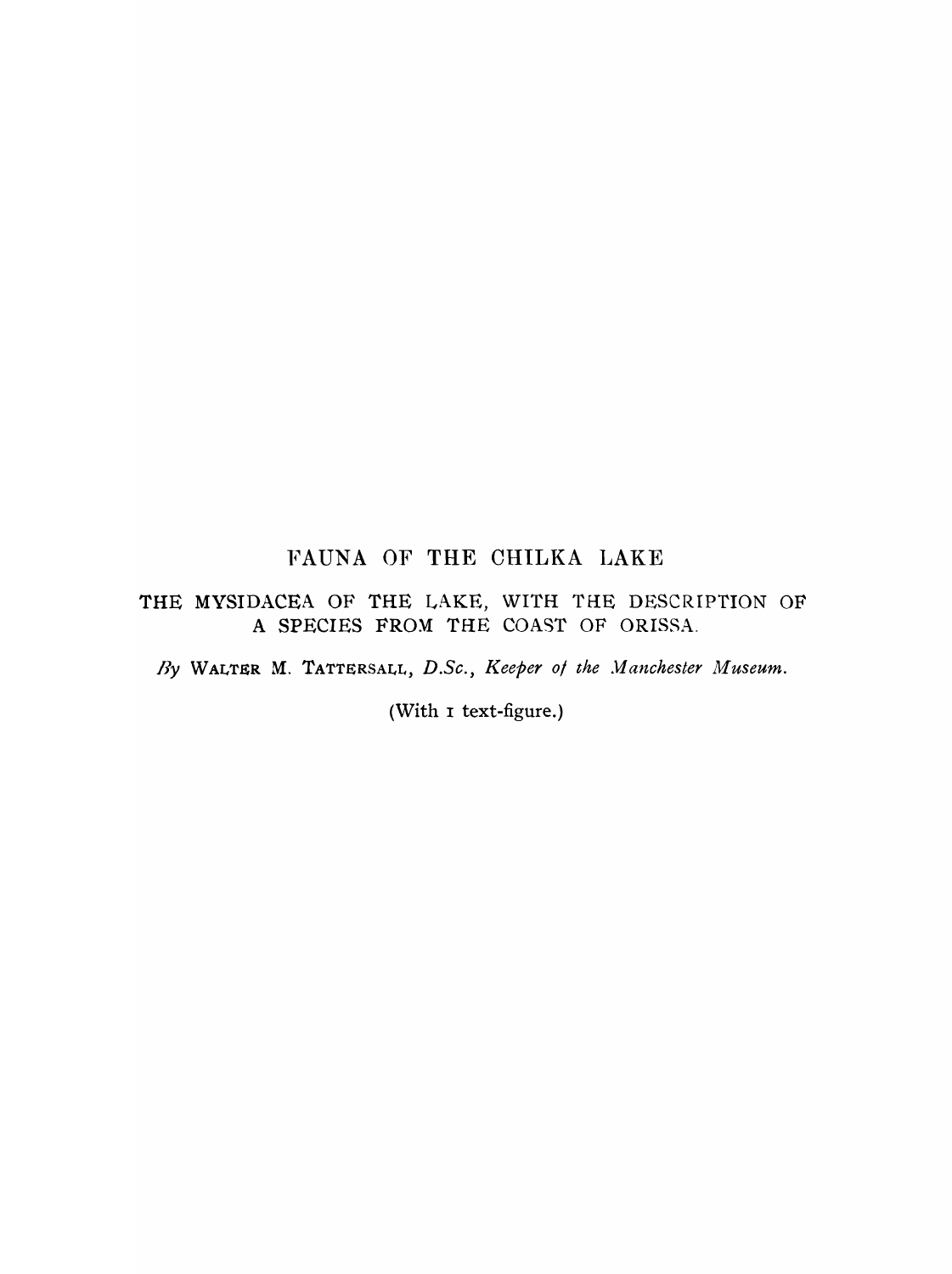# CONTENTS.

|                                                     |                                        | Page |
|-----------------------------------------------------|----------------------------------------|------|
| Introduction                                        | $\bullet\bullet$                       | 149  |
| Key to the species of Indian brackish-water Mysidae |                                        | 150  |
| Rhopalophthalmus egregius, Hansen                   | $\ddot{\phantom{a}}$                   | 151  |
| Gastrosaccus muticus, sp. nov.                      | $\sim$ $\sim$<br>$\bullet$ . $\bullet$ | 152  |
| Gastrosaccus simulans, sp. nov.                     | $\ddot{\phantom{0}}$                   | 155  |
| Macropsis orientalis, Tattersall                    | $\ddot{\bullet}$                       | 159  |
| Potamomysis assimilis, Tattersall                   | $\cdot$ .                              | 160  |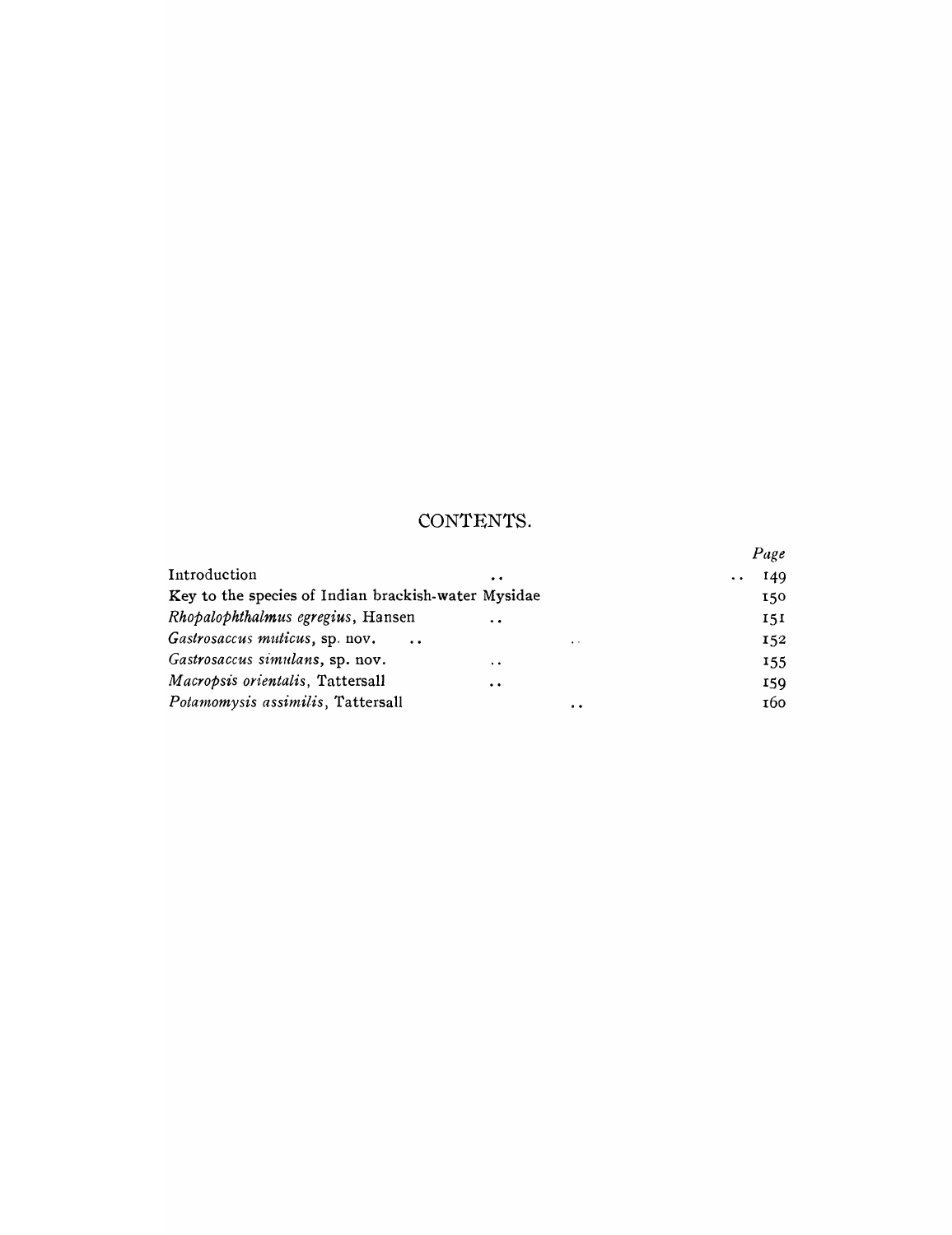## **MYSIDACEA.**

## *By* WALTER M. TATTERSALL.

Dr. Annandale and Mr. Kemp have continued to send Ine further collections of Mysidae made by them in various parts of the littoral of India, mainly in brackish water. In the present paper I describe two new species, belonging to the genus *Gastrosacclts,* and record a third one, *Rhopalophthalmus egregius,* Hansen (previously known from Japan and the East Indies) for the first time from the coast of India, where it appears to be an abundant form. The number of species of Indian brackish water Mysidae is now raised to five and Dr. Annandale and Mr. Kemp are to be congratulated on the success which has attended their work. My best thanks are due to them for the opportunity of examining and reporting on these specimens.

The majority of the specimens here recorded are from the Chilka Lake, a shallow lagoon on the east coast of India, some thirty miles long and ten miles broad, connected with the sea by a narrow mouth. The salinity of the water in this lake differs very greatly at different seasons of the year,<sup>t</sup> and Mr. Kemp informs me in a letter that "visiting the lake in September (I914) at a time when the water is at its highest, we found that a considerable part of the lake, including the outer channel as far as the sea-mouth, was filled with absolutely fresh water. A great part of the fauna of the lake is thus able for some two or three months each year to exist in perfectly fresh water, and many species exist in salinities ranging from fresh water to water as salt as the Bay of Bengal (sp. gr. 1'0265)." Among such species are all but one of the Mysidae here dealt with, and it is exceedingly interesting to find that they have adapted themselves to such a changing environment. In connection with one of the species, *Potamomysis assimilis,* I have suggested that the great changes in the salinity of the sea-water may account for the relatively great variation in the shape and armature of the telson, but in order to settle this question, a complete series of specimens, taken regularly throughout the year, with notes on the salinity of the water at the time of capture would be necessary. It is possible that the changes in salinity are too rapid to allow of correlated changes in the structure of the species. The other two abundant species, *M acropsis orientalis* and *Rhopalophthalmus egregius,* do not show evidence of such variation.

Of the five sp'ecies of Mysidae now known from brackish water in India four occur in the Chilka Lake. Three of these *(Rhopalophthalmus egregius, M acropsis orientalis* 

<sup>1</sup> See Introduction, p. 5.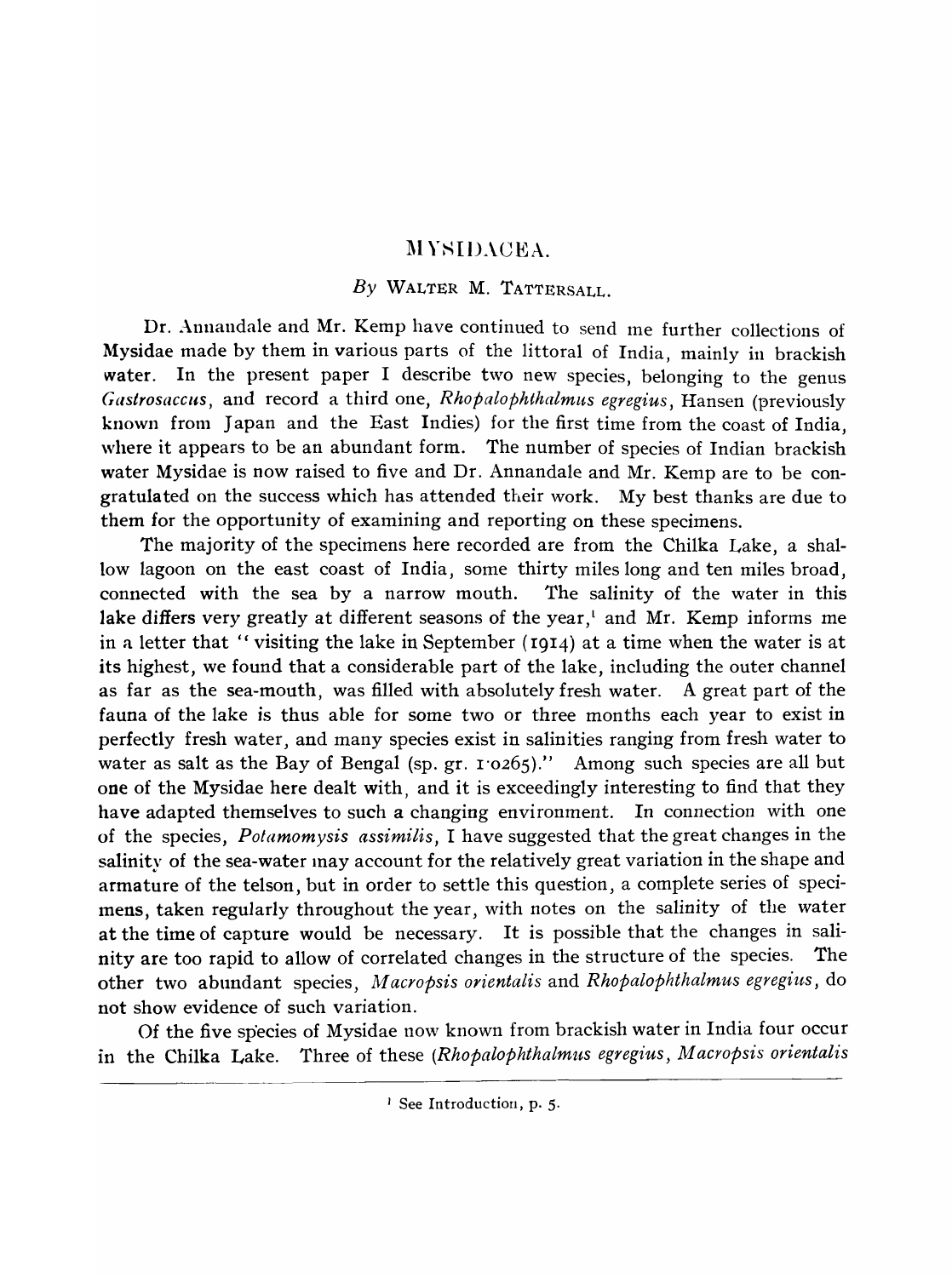and *Potamomysis assimilis)* are very abundant in all parts of the lake, the main area as well as the outer channel; while one *(Gastrosaccus muticus)* has been found less com monly in the outer channel and adjacent parts of the main area. The fifth species *(I ndomysis annandalei)* is at present known only from the neighbourhood of Bombay

The following key will serve for the identification of the known species of Indian brackish-water Mysidae.

#### KEY TO THE SPECIES OF INDIAN BRACKISH-WATER MYSIDAE.

1. Both rami of the uropods divided by a transverse joint distal to the centre.

Thoracic legs without terminal brush of setae: dactylus not developed ; pleopods of the male well developed, exopod of the second pair very elongated, rami of the third, fourth and fifth pairs subequal.

Telson entire, apex armed with four strong stout serrate spines: distal half of the lateral margins armed with about fifteen spines: antennal scale as long as the antennular peduncle with the outer margin entire *(i e., without setae)* and terminating in a spine, six times as long as broad: carapace very short: eyes large, black, on prominent stalks: eighth thoracic limb in both sexes with the endopod reduced and papilliform *Rhopalophthalmus egregius,* Hansen.

- 2. Both of the uropods undivided.
	- (a) Outer margin of the exopod of the uropods armed with more or fewer spines, but without setae between the spines and the base: third pair of pleopods of the male with the exopod elongated: first abdominal segment of the female with a pair of lateral lamellae: telson long, as compared with the uropods, cleft at the apex, the cleft armed with sharp serrations.

Lateral margins of the telson armed with about fourteen spines: no spine on the dorsal surface of the fifth segment of the pleon: posterior dorsal margin of the carapace with a fringe of from six to nine slender processes: exopod of the third pleopod of the male as described in this paper ... **Fastrosaccus muticus, W.M.T.** 

- (b) Outer margin of the exopod of the uropods setose, without spines: first abdominal segment of the female without lateral lamellae: telson short, entire, without apical cleft.
- (c) Apex of the telson between the terminal spines of the lateral margins truncate, armed with numerous short spines: first, second and third pleopods of the male rudimentary as in the female, exopod of the fourth pair elongate: antennal scale setose all round.
	- (1) Antennal scale two-jointed, about seven times as long as broad; lateral margin of the telson armed with 7-10 spines, apex with 12-17 spines not much shorter than the terminal spine of the lateral margin *Potamomysis assimilis,* W.M.T.
	- (2) Antennal scale unjointed, about  $4\frac{1}{2}$  times as long as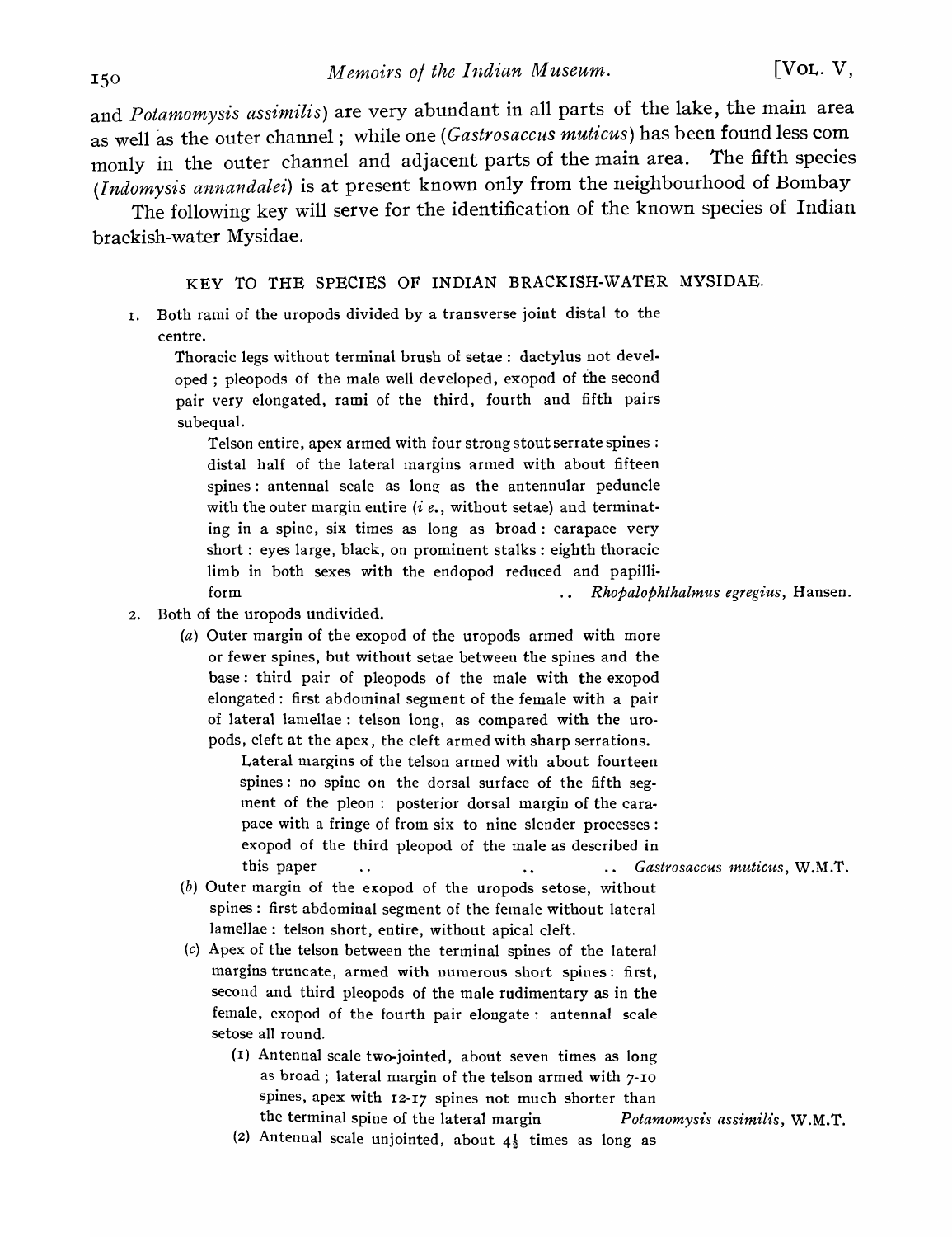broad; lateral margins of the telson armed with 4-7 spines, apex with numerous quite small spines or teeth much shorter than the terminal spines of the lateral *Indomysis annandalei*, W.M.T.

(d) Apex of the telson between the terminal spines of the lateral margins produced into an obtuse serrated process; third pleopod of the male biramous though small; exopod of the fourth pair elongate; antennal scale setose all round and twojointed; eyes rather large on long stalks *Macropsis orientalis,* W.M.'r.

One species (Gastrosaccus simulans) described in this paper, was not found in brackish water, but on the sea-shore a few miles up the coast from the mouth of the Chilka Lake.

Dr. Annandale and Mr. Kemp have supplied notes on the natural colouration habits, etc., of the different species. These notes I have added in each case at the end of my own observations.

### Family MYSIDAE.

#### Sub-family *RHOPALOPHTHALMINAE*, Hansen.

## Genus RHOPALOPHTHALMUS, Illig.

#### Rhopalophthalmus egregius, Hansen.

*R. egregius,* Hansen, 1910. *R. egregius)* Nakazawa, I9IO.

This interesting species was first described by Hansen (1910) from specimens taken on the Siboga expedition in the Sangkapoera Roads, Bawean Island, in the East Indies. It has since been recorded by Nakazawa (1910), from Port Shimizu, Suruga Bay, Japan. Its occurrence on the coast of India therefore marks a considerable extension in its known geographical range, and it is evidently an abundant and widely distributed form.

Hansen's description was based on mutilated specimens, and is therefore incomplete. I am able from the present material to supplement his description and to add some points not hitherto noticed.

The most interesting feature of the species, not noticed by Hansen but described and figured by Nakazawa, is the reduced condition of the endopod of the eighth pair of thoracic limbs in both sexes. In the female, the endopod of these limbs is hardly as long as the basal joint of the exopod, papilliform in shape, obscurely twojointed, with one or two setae on the outer edge at the obscure junction of the two joints, but otherwise unarmed. In the male, the endopod is more distinctly twojointed, and the basal joint bear six long setae on its outer margin.

The remainder of the thoracic legs are as described by Hansen. They increase in length and slenderness from the third to the seventh pair and have the sixth joint or tarsus four-Jointed in the third pair, five-jointed in the fourth to the sixth pair and seven-jointed in the seventh pair. The carapace is exceedingly short, leaving entirely exposed the last three thoracic segments. The antennular peduncle appears to me to be somewhat stouter than shown in Hansen's figure and has the outer distal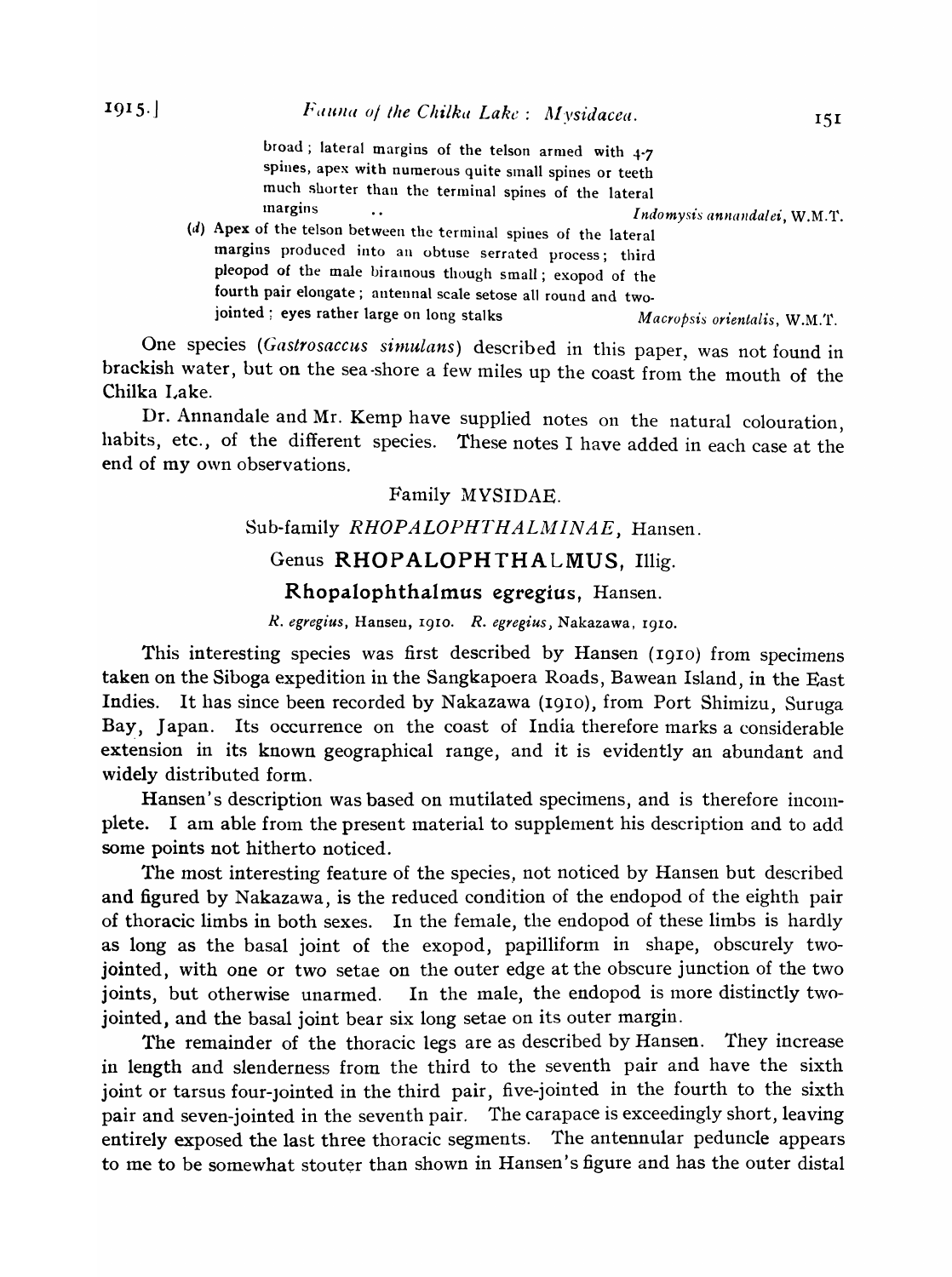corner of the basal joint more produced. The distal part of the outer margin of the basal joint is armed with numerous long plumose setae in the position indicated·by the notches in Hansen's figure and as depicted by Nakazawa.

The antennal scale, which reaches to the distal end of the antennular peduncle, is as figured by Hansen, but the basal joint from which both the scale and antennal peduncle spring, is armed with three strong spines at the inner corner, at the base of the peduncle. These spines are not indicated by either Hansen or Nakazawa. The antennal peduncle is very short, not as long as the basal joint of the antennular peduncle. The Indian examples reach a length of I2 mm.

The natural colouration of this species is described as follows :—Transparent, with a large lateral patch of very pale mauve on each abdominal segment. Broodpouch tinged with yellow. Two blood-red spots on the telson, one at the base and one near the apex. Eyes pale glaucous green.

*Rhopalophthalmus egregius* occurs abundantly all over the Chilka Lake, especially on a muddy bottom and among the weed *Halophila ovata*. It has, however, also been taken on clean sandy ground. Although taken at Barkuda Id. within a few yards of the shore, it was usually captured out in the lake in water from 4 to I2 ft. deep. It was never observed close in to the rocks or in very shallow water, and in this respect its habits differ markedly from those of *M acropsis orientalis* and *Potamomysis assimilis.* Apparently it lives mainly at some distance below the surface, perhaps only a few inches above the bottom. The species is gregarious.

Sub-family *GASTROSACCINAE,* Norman.

## Genus **GASTROSACCUS,** Norman.

## **Gastrosaccus muticus,** sp. nov.

Locality.--Outer parts of Chilka Lake, Orissa, E. coast of India.

*Description.* - Very closely allied to *Gastrosaccus spinifer*, Goës.

Dorsal posterior median emarginate border of the carapace with a fringe of from six to nine slender filaments.

Fifth segment of the pleon without a dorsal spine-like projection.

Antennules with three or four short strong spines on the outer edge of the second joint; a single similar spine on the outer edge of the third joint about one-quarter of the length of the joint from the distal end.

Antennal scale reaching to the distal end of the second joint of the antennular peduncle and slightly shorter than its own peduncle; slightly less than four times as long as broad, outer margin terminating in a strong spine beyond which the apex of the scale is not produced.

Telson less than three times as long as broad at its base, with about fourteen spines on its outer margin, only the terminal spines conspicuously larger than any of the remainder and equal in length to one-eighth of the length of the telson; telson cleft for one-sixth of its length.

Inner uropods equal in length to the telson plus its terminal spines, with four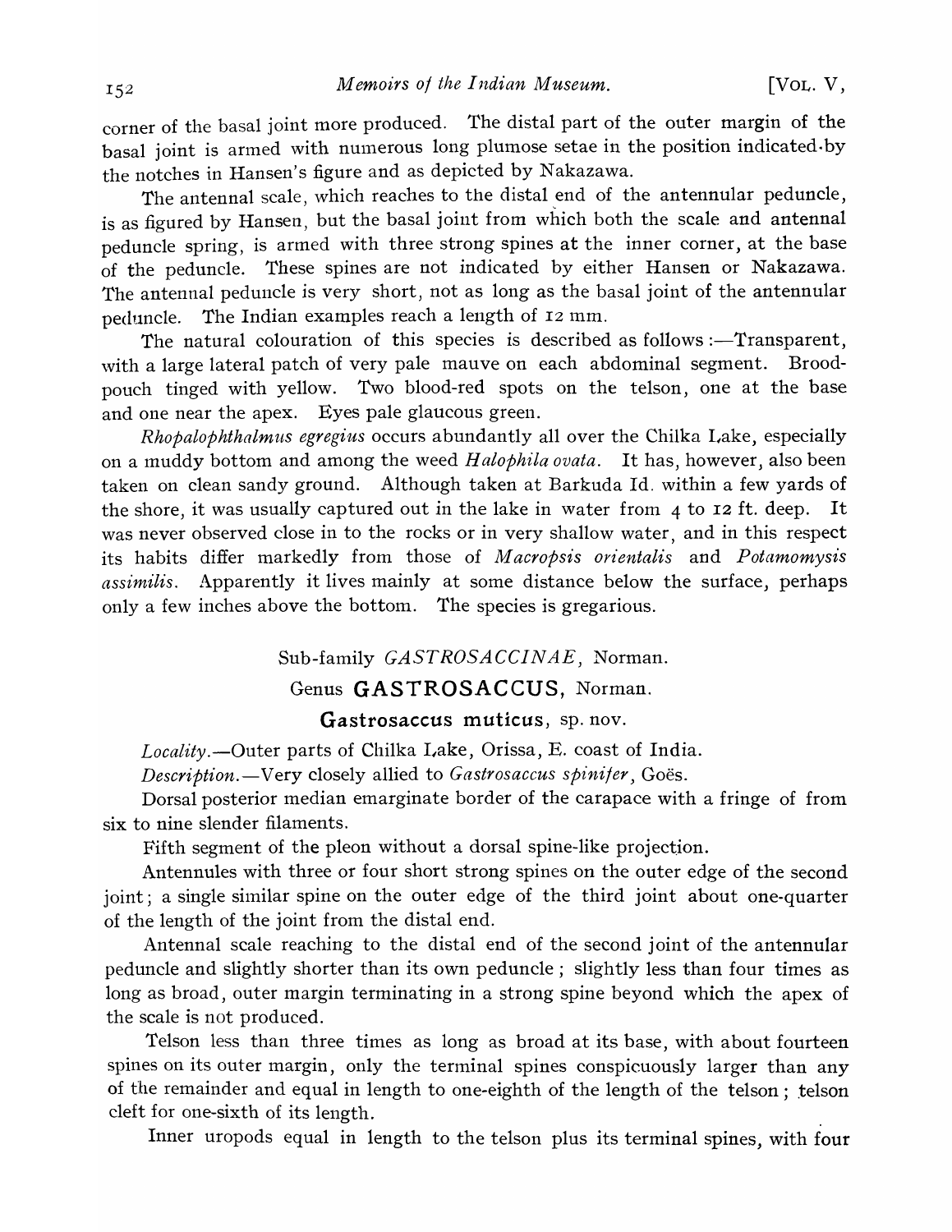somewhat distantly placed spines on its inner margin, the proximal one of which is on the statocyst.

Large epimeral plate of the first segment of the pleon in the female with its front margin microscopically serrulate.

Tarsi of the third to the eighth thoracic limbs composed of from seven joints in the third pair to eleven joints in the eighth pair. Basal joint of the exopodites of all the thoracic limbs with a prominent tooth at its outer distal corner, except in the eighth pair where this corner is rounded.

Pleopods of the female very similar to those in G. *spinifer* except that the two branches of the first pair are more nearly equal in size than shown in Stebbing's figure (1880).

First, second, fourth and fifth pleopods of the male agreeing closely with those figured by Sars (1877) for G. sanctus. With the exception that the exopod of the first pair is eight-jointed, both the exopod and the endopod of the second pair are eightjointed, and the endopod of the fourth and fifth pairs is seven-jointed, Sars' figures would serve very well to illustrate the present species. The agreement in the general form and proportions is of the closest character.

The third pleopods of the male differ vastly from those of the male of G. sanctus. The endopod is similar to that of the preceding and succeeding pairs, seven-jointed, and extending about half way down the second joint of the exopod. The exopod is very elongate, reaching to the base of the telson and divided into five joints. The first joint shows three suture lines representing subsidiary joints, similar to those shown in Sars' figure (I877) of the same appendage of G. *sanctus.* The second joint is shorter than the first, and the third joint is as long as the first and second combined but more slender. The fourth joint is short and has the distal lower margin produced into an obtuse lobe. The terminal joint is longer than the fourth and broadens considerably to an obliquely truncate apex. At one corner of the apex are two short stout spines terminating in two processes, the outer one rather stout and blunt and microscopically ridged, the inner oae slender and acutely pointed. At the other corner of the apex is placed a long, strong, slightly curved spine with about eleven spinules on the distal half of its margin. At the base of this long curved spine is situated a smaller, more slender and more sharply curved spine and between this latter spine and the two spines with the bifid apices, there is an obtusely pointed process, microscopically ridged at its apex, which arises from some way inside the distal margin of the fifth joint, on its lower face. The whole of the fifth joint resembles a sub-chelate "hand" with the bifid spines delimitating the palm on one corner, and the long curved spine as the " finger.

Length of an adult female, 7 mm. ; of an adult male, 6 mm.

This species is very closely allied to G. *spinifer*, Goes, but differs in the following  $points :=$ 

(I) The absence of the dorsal spiniform process on the fifth segment of the pleon.

(2) The larger number of spines on the lateral margins of the telson, fourteen as against six to eight in G. *spinifer.*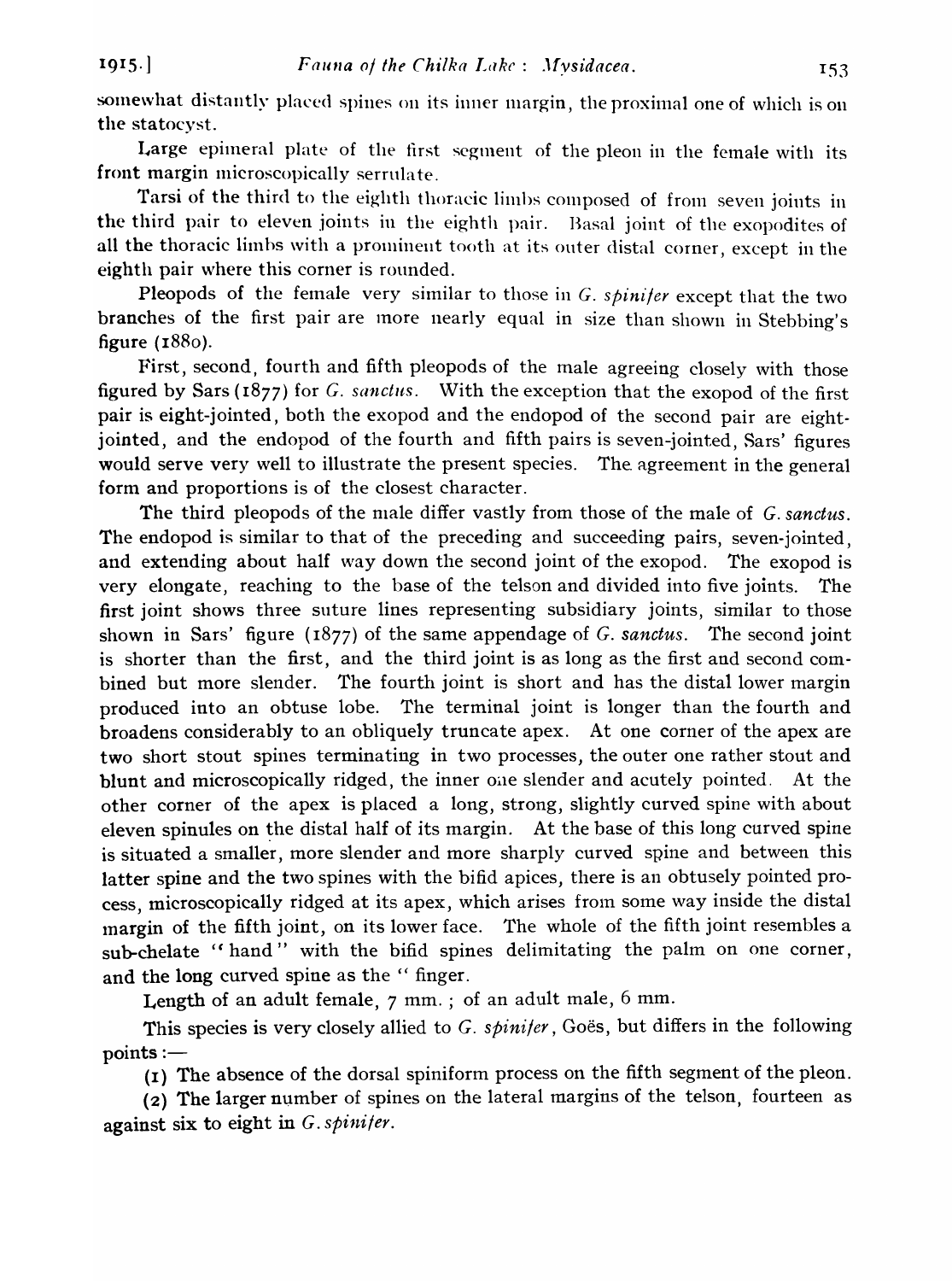(3) The fewer spines on the inner margin of the inner uropods, four as against nine to eleven in G. *spinifer* t.

(4) In having four spines on the outer edge of the second joint of the antennular peduncle instead of three as in G. *spinifer.* 

 $(5)$  In its smaller size,  $7 \text{ mm}$ , as against 20 mm.

 $(6)$  In the vastly different form of the exopod of the third pleopods of the male. The third pleopod of the male of G. *spinifer* has never been figured, but I find by examination of British specimens that it agrees closely with the same appendage in *C. sanctus* as figured by Sars (1877).

In the possession of a fringe of slender filaments on the central posterior dorsal margin of the carapace, G. *muticus* is at once distinguished from all other described species of the genus except G. *spinifer* and the following new form.

In life the species is described as being not very translucent, with a large brown spot at the base of the lower antenna and another, posterior to the first, near the hinder end of the carapace. Each of these dark spots was connected with a pale yellowish one situated above it. There were two small black spots on each side of the brood-pouch, consisting of single dendritic chromatophores. On the posterior margin of each of the abdominal segments there was a brown dendritic chromatophore on either side, connected with its fellow on the opposite side by a yellow line. The last abdominal segment bore a brown transverse bar at its posterior extremity. The telson was tipped with mingled brown and yellow. The tip of the antennal scale was brown. The eggs were quite colourless.

C. *muticus* occurs mainly in the outer channel of the Chilka Lake, but was also taken near Nalbano in the main area. It was invariably found either on a sandy bottom or on one in which the mud was mixed with a considerable amount of sand. Although considerable numbers of specimens were sometimes taken in a single haul of the  $\Omega$ -net, the species is perhaps less markedly gregarious than the others found in the lake.

The type specimens are preserved in the Indian Museum and are numbered 8664/IO in the Museum register.

Since this paper went to press, I have received specimens of this species from Madras, where they were collected by Dr. Annandale in the Ennur backwater, in water of specific gravity varying from 1'000 to 1'0045 (corrected). The species was apparently quite abundant in this locality.

Since this paper left my hands, I have received further material of this species from the Chilka Lake, and its examination necessitates the following additional notes. The material altogether comprised 24 males and 46 females. A point of perhaps minor importance is that the number of spines on the outer margin of the second joint of the antennular peduncle is not invariably four. Quite a number of the specimens in this additional material have only three spines in this position. The main interest centres in the form of the exopod of the third pleopods of the male.

<sup>1</sup> There is apparently some variation in this character.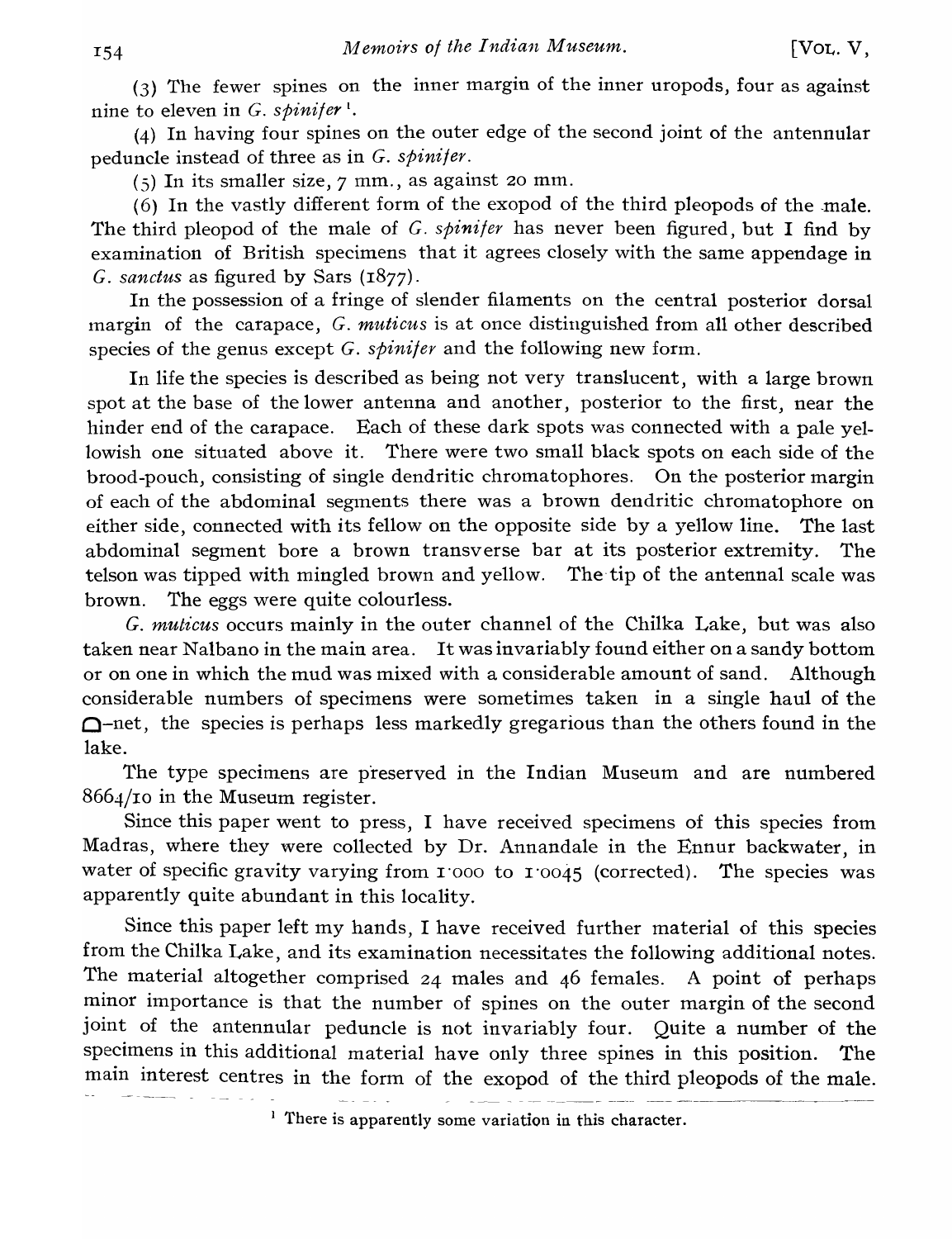Of the male specimens fifteen are adult and have the exopod of the third pleopods as I have described it above. This may for convenience be known as form A. Two of the males, while apparently adult (that is, they are quite as big as the other specimens and are apparently, therefore, fully grown) have the exopod of the third pleopods of a quite different form, which may be known as form B (fig.  $\mathrm{r}d$ , p. 157). The last two joints are longer and not so stout as in form A and the bifid spine-like processes are absent, being replaced by two simple spines. The single microscopically ridged process is present as in form A, and the terminal curved spine is of the same proportional length. In all other characters these two specimens conform to the type, and it is to be noted that even in the exopod of the third pleopods, the same parts are present on the last joint in both forms, *viz.,* two spines and a single ridged process on the inner lateral margin and a longer and a shorter spine at the apex. It is in the shape of the last two joints and the character of the two lateral spines that the two forms differ. Now the remaining seven males in this material are immature and the exopod of the third pleopods is of a form which will ultimately result in the form B of male pleopods, with further growth. It seems to me, therefore, that the two largest specimens of form B cannot be quite adult, in spite of their size compared with the size of form A and their mature look, and that the form B of male pleopods is a growth stage in the formation of the form A type. It cannot, I take it, be a case of " seasonal dimorphism " of the males (as for instance has been found by Wollebaek for the males of *Pandalus montagui,* in which the shape of the endoped of the first pleopods is of two fonns, identified with the breeding and non-breeding seasons of the species) because forms A and B were found mixed together in the one bottle and therefore presumably captured together. It is possible that it is a case of definite dimorphism in the males but, if so, I cannot understand why the exopod of the third pleopods in the undoubtedly immature males should in all cases be of the form B type. A fourth explanation is possibly open, that we have here a case of high and low dimorphism among the males of this species, but the available data are insufficient to decide the question. I incline to the opinion that forms A and B are the final and penultimate stages in growth. It is unfortunate that the brush of setae on the antennules, which in most other Mysidae is well developed in adult males, should be feebly developed in *Gastrosaccus* so that this additional external mark of sexual maturity is not here available as a guide. Moreover the separation of species becomes more difficult because of the high systematic value hitherto set on the characters displayed by the pleopods of the male. At the same time, the form B of *G. muticus,*  while resembling *C. simulans* more than form A in the shape of the exopod of the third pleopods of the male, offers no possibility of confusion with the latter because, apart from the differences in these appendages, the number of spines on the margins of the telson affords an additional distinguishing character.

#### Gastrosaccus simulans, sp. nov.

*Locality.-Puri* Beach, Orissa coast, washed up on shore, January, 1911, colI. F. H. Gravely, three adult females, 7-8 mm., one adult male, 7'S mm., one imma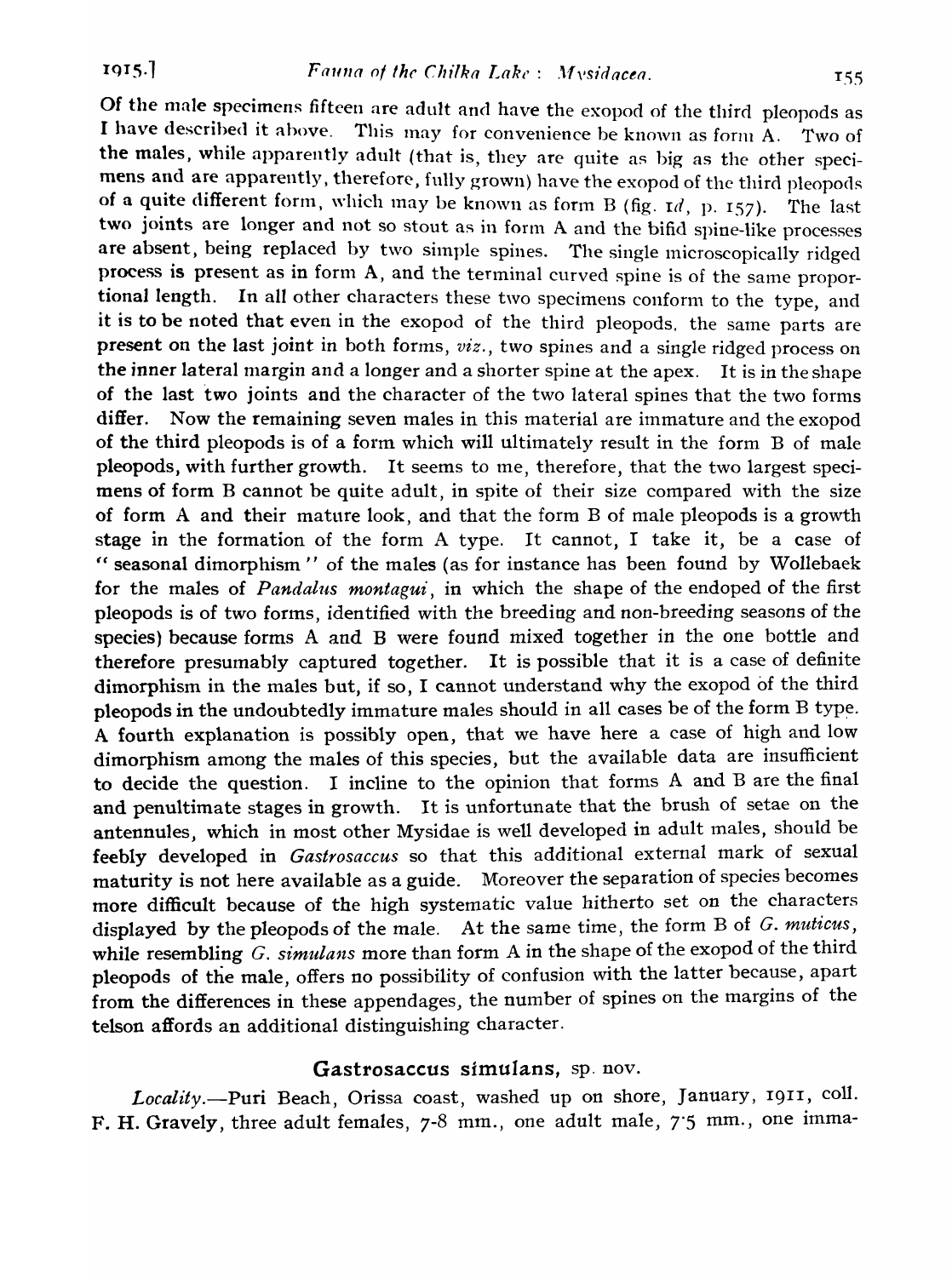ture female, 6.5 mm., and four newly hatched young. TYPES.-Regd. No. 8433/10, Ind. Mus.

*Description.*-This species is intermediate in its characters between G. spinifer, Goes, and the species described above, G. muticus. Like both these species it possesses a fringe of from six to eight slender spine-like filaments on the central dorsal posterior margin of the carapace and is therefore distinguished from every other described species of the genus.

In the three adult females and single adult male, there is no spine-like process on the fifth segment of the pleon. But in the single immature female and in all the newly-hatched young, this spine-like process is present, well developed and exactly as seen in adult specimens of G. *spinifer.* The inference is naturally that in the present species, the spine-like process is characteristic of the young and immature forms, and disappears with the attainment of sexual maturity. My material is too scanty to be definite on this point, but either my inference is the correct interpretation of the facts, or there are two closely allied species present in the gathering. I have judged of the maturity of my specimens by the state of development of the marsupial lamellae in the female and of the third pleopods of the male. It is certainly suggestive that the single female with the marsupial lamellae just appearing and the four newly-hatched young should all have the spine-like process well developed, while the obviously adult male and females should be without that process. The value of the presence or absence of this process as a specific character is likewise very much impaired if the above interpretation of the facts is the correct one. More material of the species is greatly to be desired to settle this point. In the character of the antennules, antennal scale, inner and outer uropods, and thoracic limbs, G. *simulans*  agrees exactly with the description given for G. *muticus* above. The telson, however, has only from eight to ten spines on its lateral margins and is thus intermediate in this respect between G. *spinifer,* where the number is six to eight, and G. *muticus*  with fourteen.

The pleopods of the male and female agree essentially with those described for G. *spinifer,* G. *sanctus* and G. *muticus,* except in the form of the exopod of the third pair in the male, and it is on the character of this appendage that I have relied for the institution of this new species.

The exopod of the third pair of pleopods of the male is elongate, reaching to the base of the telson. It is five-jointed, like the same appendage in both G. *muticus* and G. spinifer, but stouter than in the latter species, and perhaps slightly more slender than in the former. The first two joints are longer than the same joints in G. *muticus,* and combined are longer than the third joint instead of being equal to it as in *G. muticus.* The third joint is the longest and most slender. The fourth joint is markedly longer than in G. *muticus,* but has the lower distal margin produced into an obtuse lobe as in the latter species. The fifth joint is only slightly longer than the fourth, but more slender and not broadened out at its apex as in G. *muticus.* The apex of this joint bears a long slender curved spine minutely spinulated along the distal half of its inner margin. This spine is considerably longer than is the same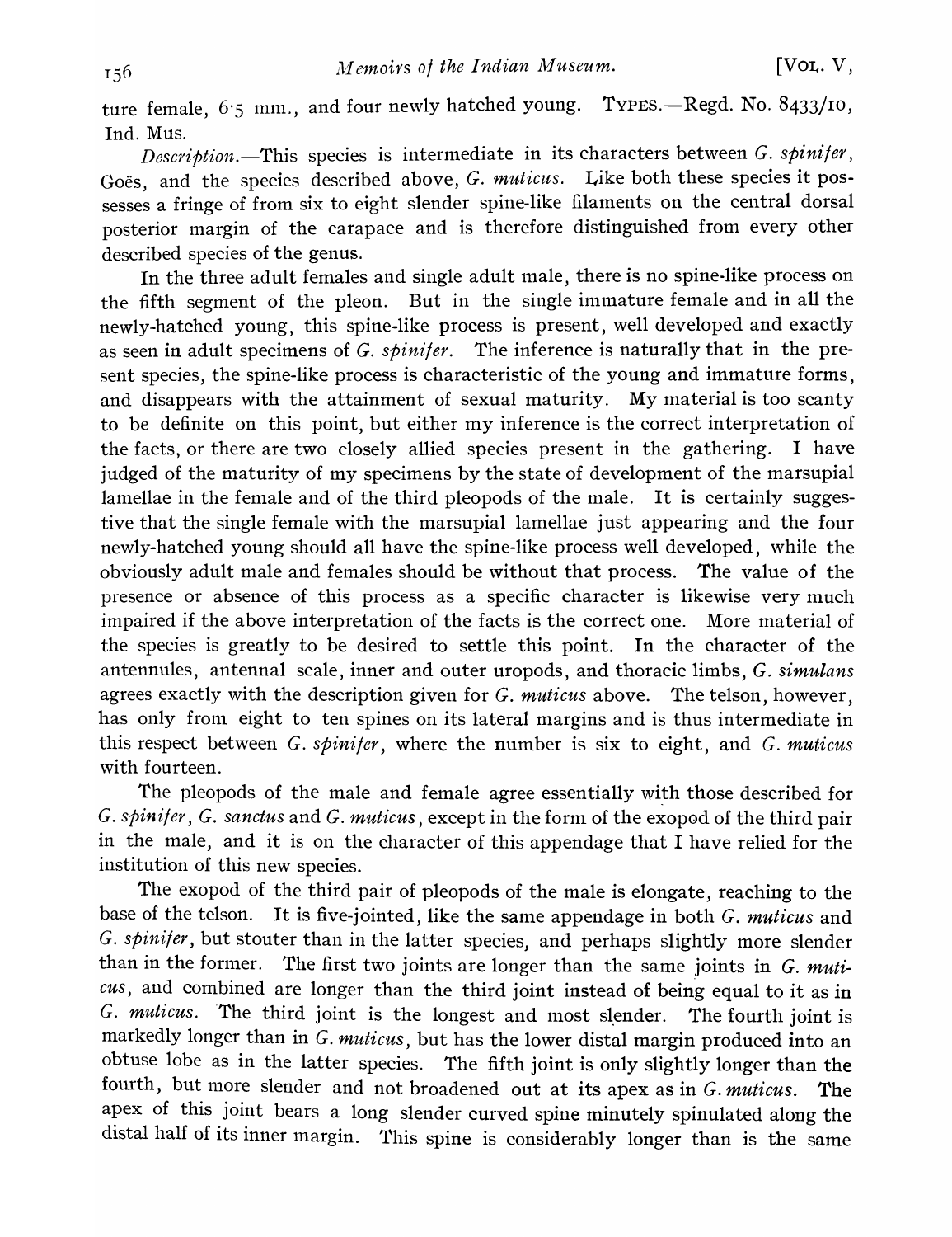1915. *Fauna of the Chilka Lake: Mysidacca.* 157

spine in  $G$ . muticus and bears at its base a similar shorter curved spine as in the latter species. The inner margin of the fifth joint bears two long obtusely-pointed and microscopically-ridged processes, but there are no signs of the prominent stout spines with the bifurcated tip so characteristic of G. *muticus*.

The length of adult male and females is  $7-8$  mm.

The following text-figures, showing the exopods of the third pleopod of the males of G. spinifer, G. muticus and G. simulans, will illustrate the fundamental differences in these organs in the three species and indicate the main characters on which the three forms are to be separated :—



TEXT-FIG. I.-Exopod of third pleopod of male in three species of *Gastrosaccus*. a. *G. spinifer*, *Goës* ( x 25). *b. G. muticus*, n. sp. ( x 60) Form A. *c G. simulans*, n. sp. ( x 60). *d. G. muticus*, n. sp. (  $\times$  90) Form B.

I provisionally refer to this species, the specimens from the following locality :— Estuary of the river Bassein, Burma, colI. Marine Survey of India, two adult females, 7 mm.

There are no adult males or immature specimens from the same locality, but these two females agree absolutely with the adult females of G. *simulans,* and I cannot see any reason for separating them at present.

The discovery of these two new species of *Gastrosaccus* illustrates, still further, the difficulty which exists in accurately discriminating the various species of the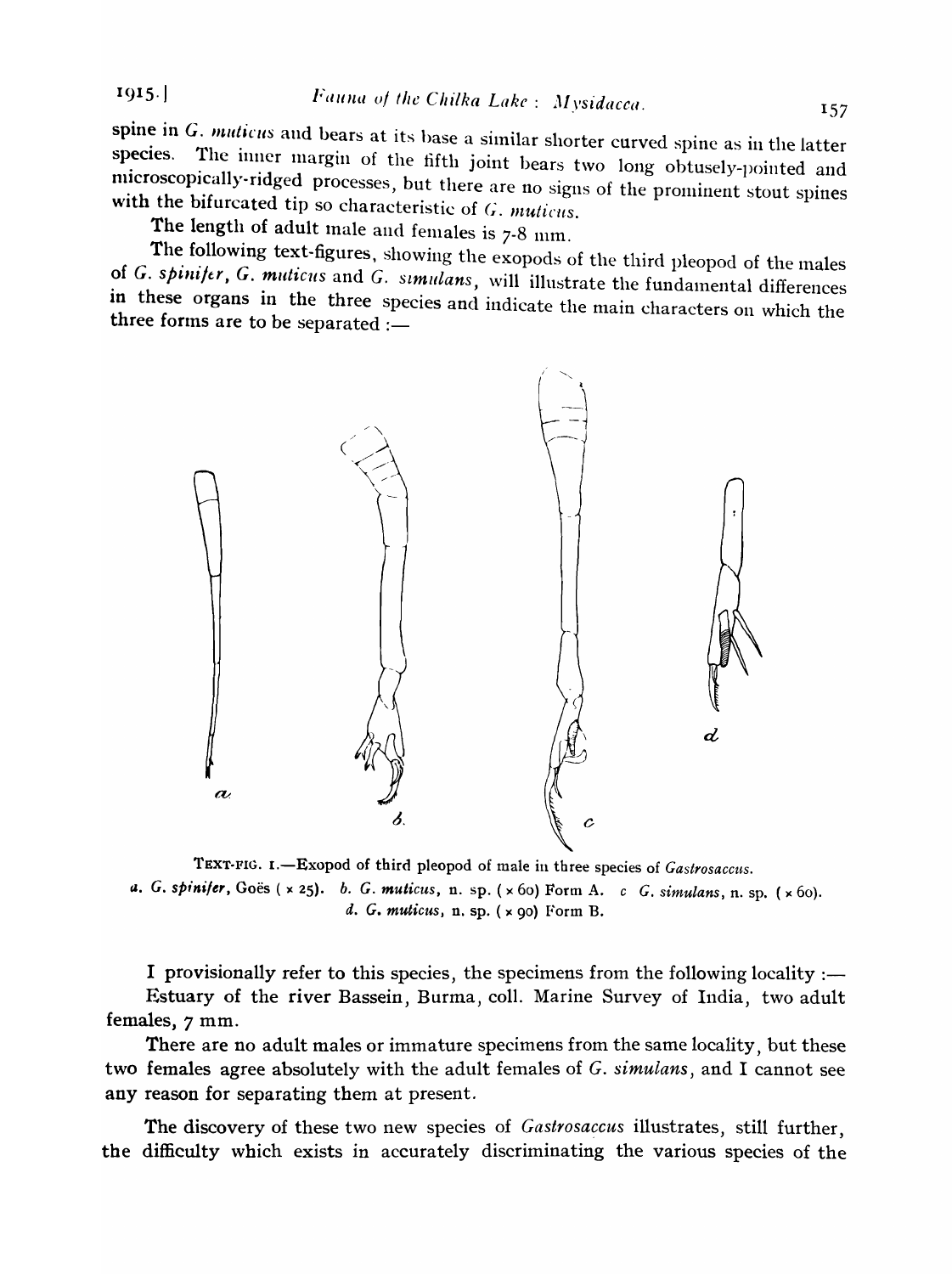genus. Hansen (1910 and 1912), who has in these publications instituted four new species of *Gastrosaccus,* frequently remarks on the close similarity between the females of the various species and the difficulty of separating them.. As a result, however, of his researches on the genus he came to the conclusion that the character of the pleopods in the male afforded excellent specific characters and, following his lead, I have used these characters to separate the new species here described.

The genus now comprises the following twelve species :-

| G. sanctus, van Beneden.    | G. bengalensis, Hansen.   |
|-----------------------------|---------------------------|
| G. spinifer, Goës.          | G. pacificus, Hansen.     |
| G. normani, G. O. Sars.     | G. vulgaris, Nakazawa.    |
| G. erythraeus, Kossman.     | G. kojimaensis, Nakazawa. |
| G. <i>indicus</i> , Hansen. | G. muticus, sp. nov.      |
| G. parvus, Hansen.          | G. simulans, sp. nov.     |
|                             |                           |

Of these twelve species, *G.spinijer* and the two species here instituted are immediately distinguished by the possession of a fringe of spine-like filaments on the central dorsal posterior margin of the carapace. The three species, *G. spinifer,* G. *muticus*  and G. *simulans,* may be distinguished among themselves by the character of the exopod of the third pleopod of the male as shown in the text-figure and otherwise by the following characters :—

|                                                                                 | G. spinifer.             | G. muticus. | G. simulans.                          |
|---------------------------------------------------------------------------------|--------------------------|-------------|---------------------------------------|
| Spine on fifth segment of the pleon.                                            | Present at all<br>sizes. | Absent.     | Present in young,<br>absent in adult. |
| Spines on the second joint of antennular pe-<br>duncle.<br>$\ddot{\phantom{a}}$ | 3                        | $3$ or $4$  | 4                                     |
| Spines on lateral margin of telson                                              | $6 - 8$                  | 14          | $8 - 10$                              |
| Spines on inner margin of inner uropod                                          | $0 - 11$                 | 4           | 4                                     |
| Size of adult specimens                                                         | 20 11111.                | $6 - 7$ mm. | $7-8$ mm.                             |

The species of the genus *Gastrosaccus* may be arranged in two groups, according to the structure of the pleopods of the male, as follows: $-$ 

I. Endopod of the third pair, either rudimentary or a simple unjointed lobe.— G. *indicus,* G. *parvus,* G. *bengalensis,* G. *normani,* G. *paci/icus, C. erythraeus.* 

> In this group the endopod, or both endopod and exopod of the second pair of pleopods in the male, are not normal in shape and more or less reduced.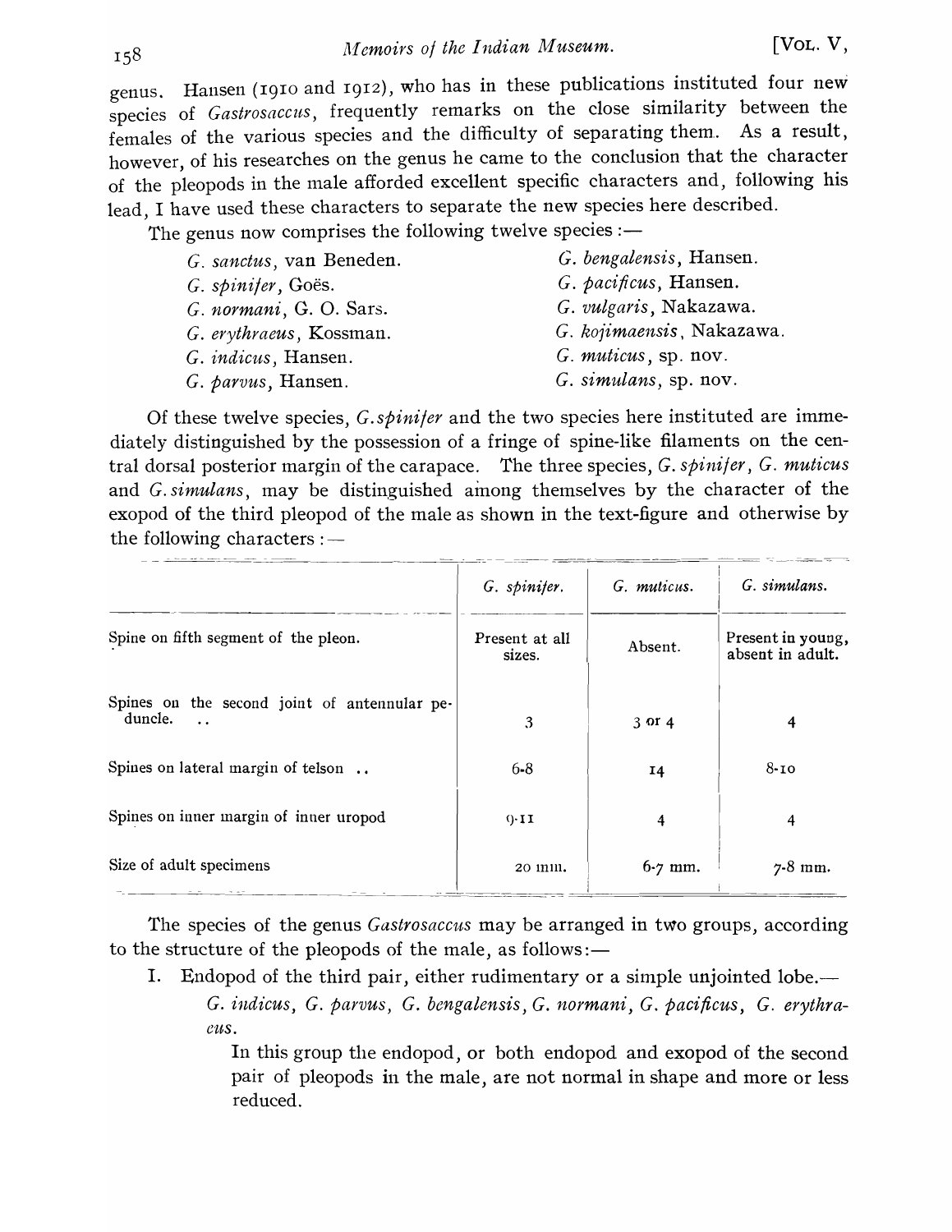$1915.$ 

II. Endopod of the third pair of pleopods in the male, normal in form and armature and multi-articulate.

G. spinifer, G. sanctus, G. muticus, G. simulans, G. *kojimaensis* (as far as can be gathered from Nakazawa's meagre description).

In this group the second pair of pleopods of the male has both the exopod and endopod of normal form and armature and multi-articulate.

Group I represents the old genus *Haplostylus* instituted by Kossmann for G. *nor*mani and later cancelled by Hansen (1910) and merged in the genus *Gastrosaccus*. Group II represents the old genus *Gastrosaecus. C. vulgaris* would seem to provide the connecting link, since, according to Nakazawa's figures, the endopod of the third pair of pleopods of the male is much reduced and only two-jointed, while the second pair of pleopods of the male have both the endopod and exopod normal in form and armature and multi-articulate.

From the point of view, therefore, of the pleopods of the male, G. *muticus* and *C. simulans* agree with G. *spinifer* and G. *sanetus* and are readily distinguished from all the Indo-pacific species except possibly G. *kojimaensis,* the description of which is somewhat meagre.

The specimens of G. *simulans,* obtained at Puri, were found at night at the water's edge on a sandy beach facing the open sea. Their presence was detected in the first instance owing to their brilliant luminosity, which was of a general nature.

#### Sub-family *MYSINAE.*

#### Genus MACROPSIS, G. O. Sars.

#### Macropsis orientalis, Tattersall.

M. *orientalis,* Tattersall, 1908, 1914.

*Further records* :- Chittagong, pond at N.E. end of the town near the river, January, 1913, colI. N. Annandale and S. W. Kemp. Abundant.

Chilka Lake, abundant everywhere.

Madras Harbour, 4-6 feet, October 1913, coll. N. Annandale. One.

Cochin backwater, near Ernakulam, September 1914, colI. F. H. Gravely. Fifty-eight.

The last two records indicate an extension of the known distribution of this species in the littoral of India, and it has now been found at a number of localities situated at the head of the Bay of Bengal and on both sides of the Indian peninsula. At Chittagong in the Gangetic Delta, and apparently at all suitable localities as far south as Vizagapatam on the east coast, it is enormously abundant. It ascends some at any rate of the larger rivers on this coast for a great distance, at least 40 miles above tidal influence; but has not as yet been found in any isolated body of water. In many places it occurs in water that is permanently fresh; but it also occurs in sea-water.

In the Chilka Lake it is found everywhere, but most abundantly in the main area,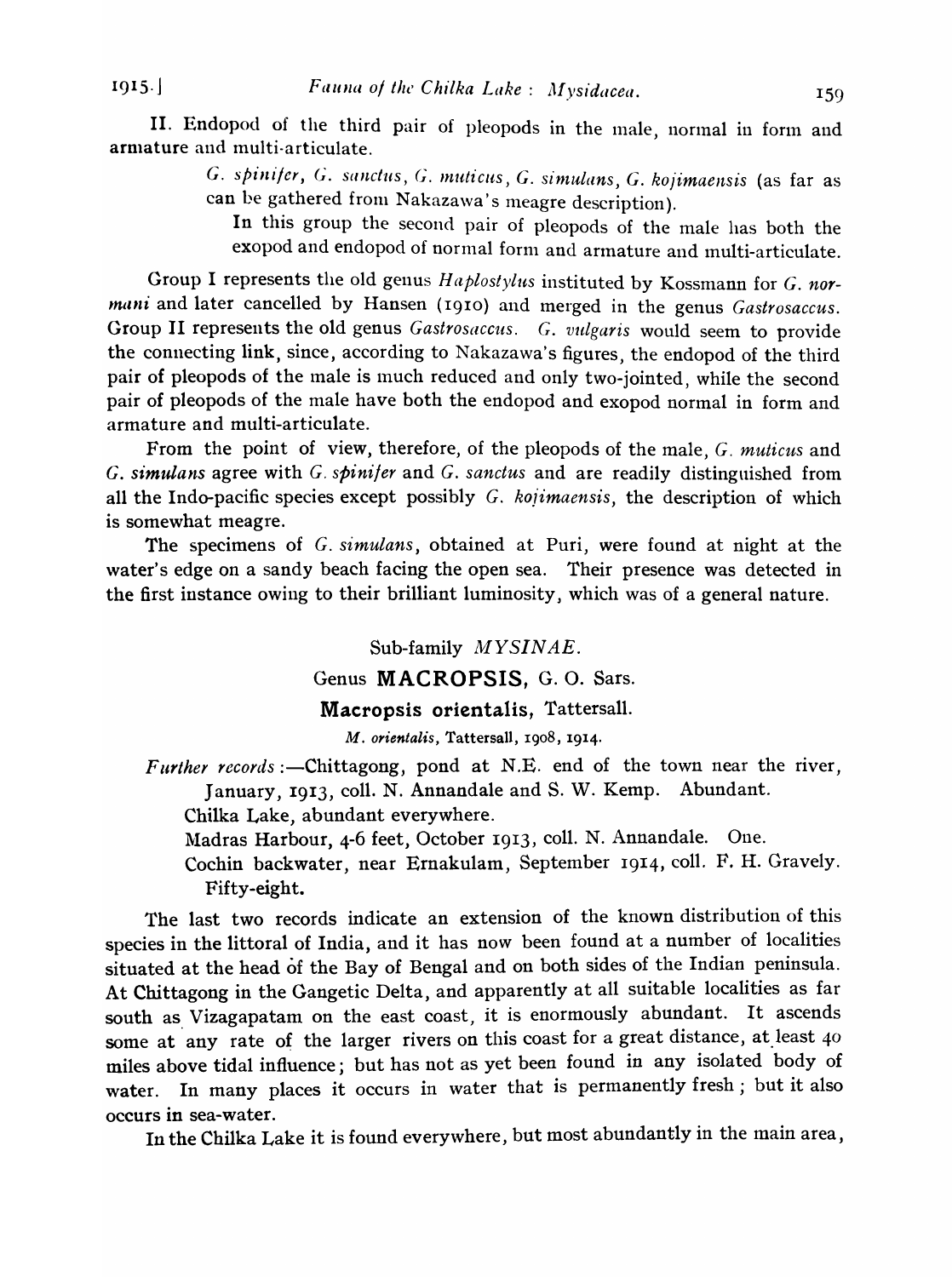where the specific gravity of the water does not exceed  $1'$  or  $50$ . Its presence is particularly noticeable at places where rocks rise out of comparatively deep water and masses of dead weed find lodgment and probably afford it food. Decaying algae seem to be attractive to it, and when it is in their vicinity its stomach and alimentary canal are filled with an opaque white substance that renders it relatively conspicuous.

*M acropsis orientalis* swims in large shoals a short distance below the surface. Each shoal, at any rate in the neighbourhood of rocks, has its own "beat" to which the majority of its members confine their movements. As a rule each individual swims for the whole length of the "beat" and turns when it comes to the end of it, but sometimes single members of the swarm turn halfway and there seems to be a tendency for all to move in an elongated figure-of-eight. The " beat" is never more than a foot wide and may be from  $3$  to  $6$  ft. long. Its limits are determined to some extent by the limits of the shadows cast by the rocks, for the animals evidently avoid strong light. A few adventurers occasionally break from the shoal and swim out sideways from it, but they always return to their company after a short trip. Similar movements were noticed in specimens captive in an aquarium.

Near the rocks at Ganta Sila at the south end of the lake a small cetacean, *Orcealla brevirostris,* was noticed swimming backwards and forwards among shoals of M. *orientalts* with its mouth open and apparently feeding upon them. Unfortunately opportunity for a post mortem examination of the animal was lacking.

Uriya fishermen of the lake catch large numbers of this Mysid by straining water through a cloth. They mix them with turmeric, boil and dry the mass, and eat it with rice. They say it is "very sweet" and the dish is known by the name of *netha;* the animals are called *sridhar.* 

# Genus **POTAMOMYSIS**, Czerniavsky.

Potamomysis assimilis, Tattersall.

*P. assimilis*, Tattersall, 1908, 1914.

*Further records* :- Chittagong, pond at N.E. end of town, near the river, January 1913, coll. N. Annandale and S. W. Kemp. Common.

Chilka Lake, abundant everywhere.

The telson of this species is subject to a considerable amount of variation. In the Chilka Lake, the apex of the telson tends to be much narrower than in the types and to have fewer spines, in some specimens as few as seven, which are larger than in the type specimens and not arranged in series at all. The spines on the lateral margins may be as many as thirteen. This range in variation naturally gives the shape of the telson a vastly different appearance in separate individuals, but all stages of intermediates may be found. The amount of variation in the telson may possibly be correlated with the enormous range in density of the water in the lake at different times.

N *eomysis vulgaris* in Britain is subject to variations in the arrangement of the armature of the telson, which Norman suggests is influenced by the quantity of